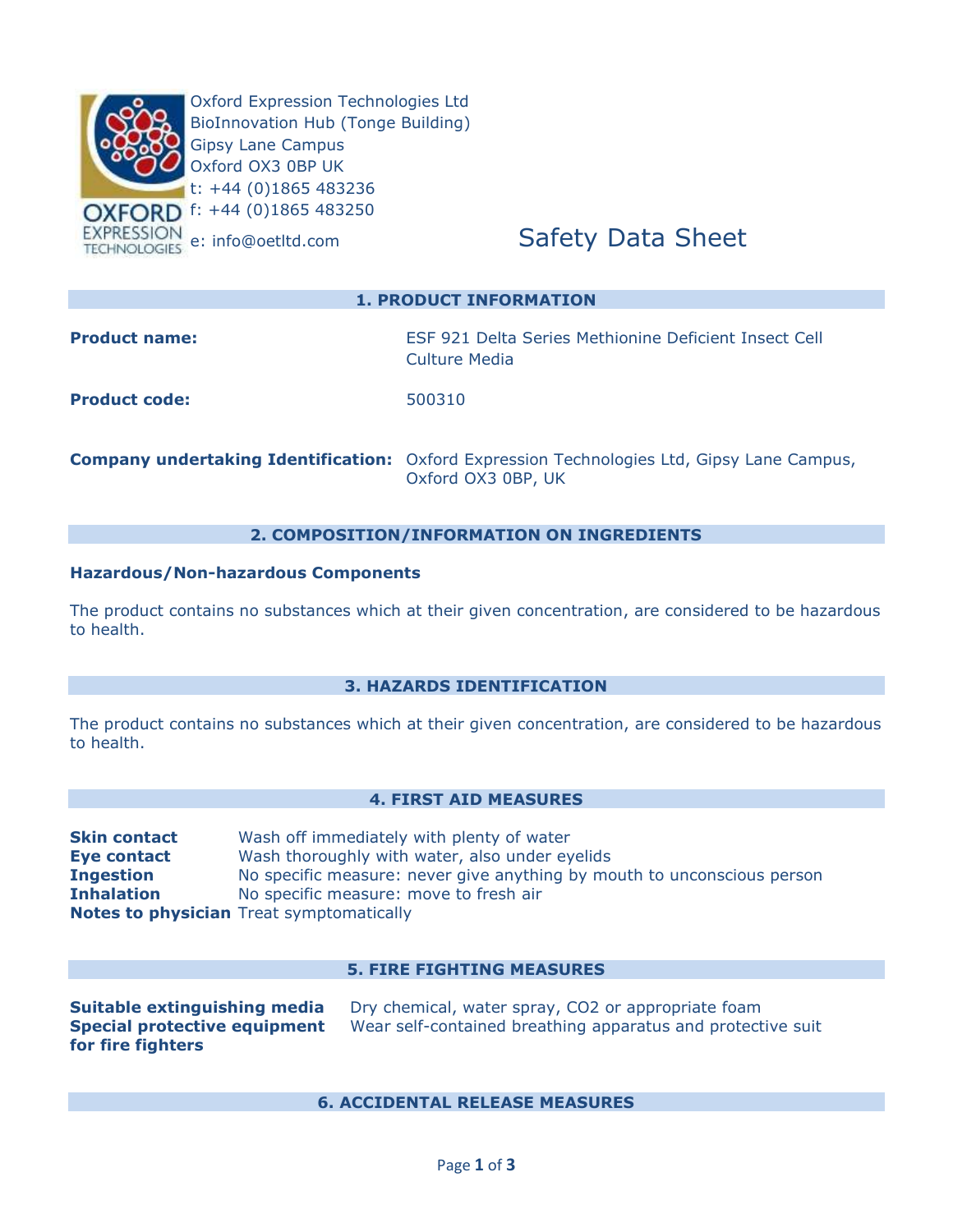# **7. HANDLING AND STORAGE**

| <b>Handling</b><br><b>Storage</b>                                                                                                                                          | No special handling advice required<br>Keep in properly labelled containers                                                                                                                                                                   |  |  |  |
|----------------------------------------------------------------------------------------------------------------------------------------------------------------------------|-----------------------------------------------------------------------------------------------------------------------------------------------------------------------------------------------------------------------------------------------|--|--|--|
|                                                                                                                                                                            | <b>8. EXPOSURE CONTROLS / PERSONAL PROTECTION</b>                                                                                                                                                                                             |  |  |  |
| <b>Occupational exposure controls</b>                                                                                                                                      |                                                                                                                                                                                                                                               |  |  |  |
| <b>Exposure limits</b>                                                                                                                                                     | The product does not contain any relevant quantities of materials<br>with critical values that have to be monitored at the workplace.                                                                                                         |  |  |  |
| <b>Personal protective equipment</b>                                                                                                                                       |                                                                                                                                                                                                                                               |  |  |  |
| <b>Respiratory protection</b><br><b>Hand protection</b><br><b>Eye protection</b><br><b>Skin and body protection</b><br><b>Hygiene measures</b><br><b>Other information</b> | Not required<br>Standard laboratory gloves<br>Safety glasses with side shields<br>Lightweight protective laboratory coat<br>Handle in accordance with good industrial hygiene and safety<br>practice<br>Do not eat, drink or smoke during use |  |  |  |
|                                                                                                                                                                            |                                                                                                                                                                                                                                               |  |  |  |

# **9. PHYSICAL AND CHEMICAL PROPERTIES**

# **General information**

**Form** Clear, yellow liquid

### **Health & Safety and Environmental information**

| рH                          |  |
|-----------------------------|--|
| <b>Boiling point/range</b>  |  |
| <b>Melting point/range</b>  |  |
| <b>Flashpoint</b>           |  |
| <b>Autoignition point</b>   |  |
| <b>Oxidising properties</b> |  |
| <b>Water solubility</b>     |  |

**pH** 6.6-6.7 **Data not known Data not known Flashpoint** Data not known **Data not known Oxidising properties** No data available **Soluble** 

### **10. STABILITY AND REACTIVITY**

**Stability** Stable **Materials to avoid** Data not known **Hazardous decomposition products** Data not known

**Polymerisation Hazardous polymerisation does not occur** 

# **11. TOXICOLOGICAL INFORMATION**